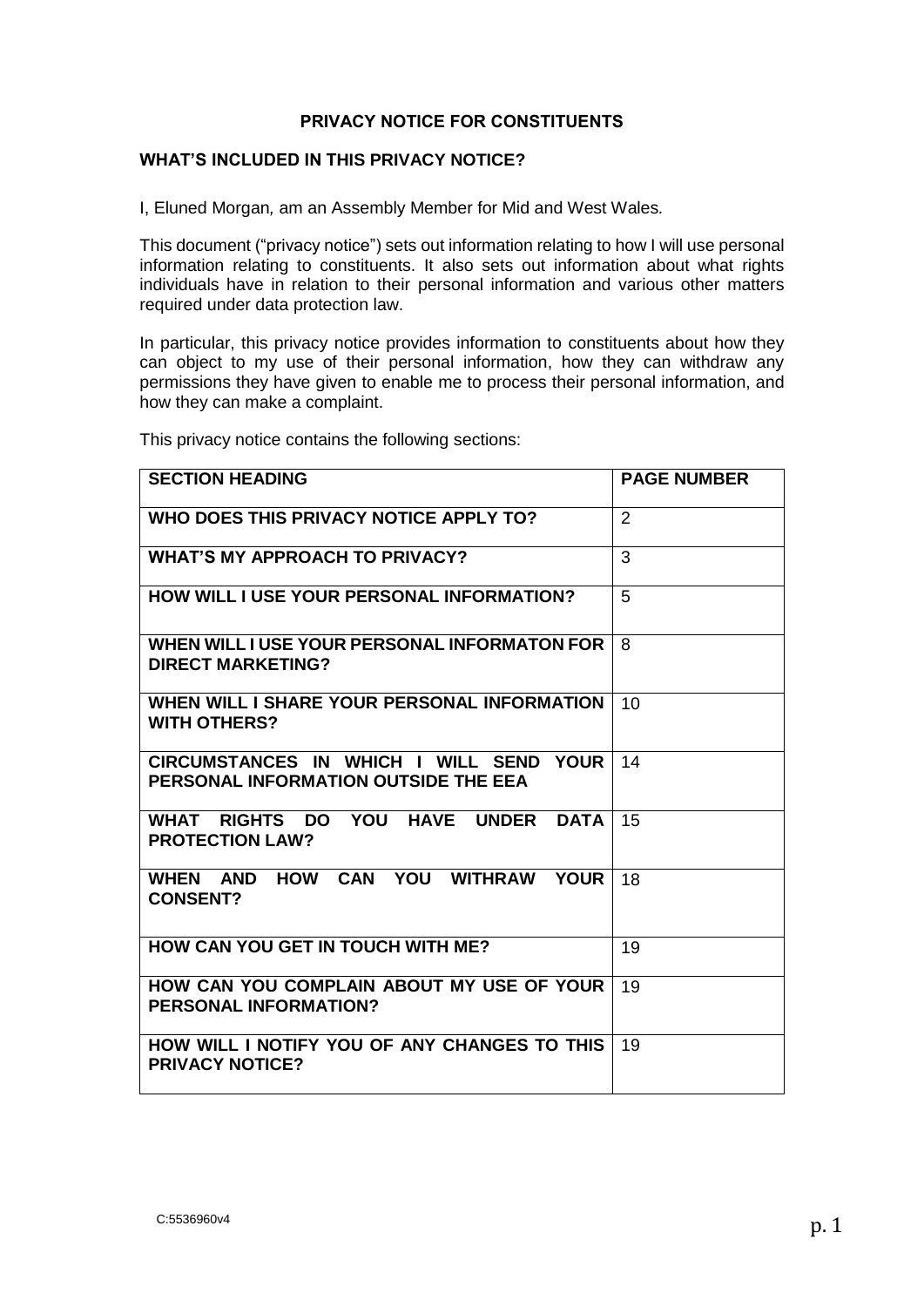#### **WHO DOES THIS PRIVACY NOTICE APPLY TO?**

This privacy notice applies to constituents.

One of my key roles as an Assembly Member is to raise issues on behalf of constituents. As such I will often collect and use personal information relating to constituents as part of my role. From time to time I will also contact my constituents to ask them to complete surveys to gather information and opinions on matters relevant to my role as an Assembly Member.

In the sections below, when referring to constituents I will use the terms "you" or "your".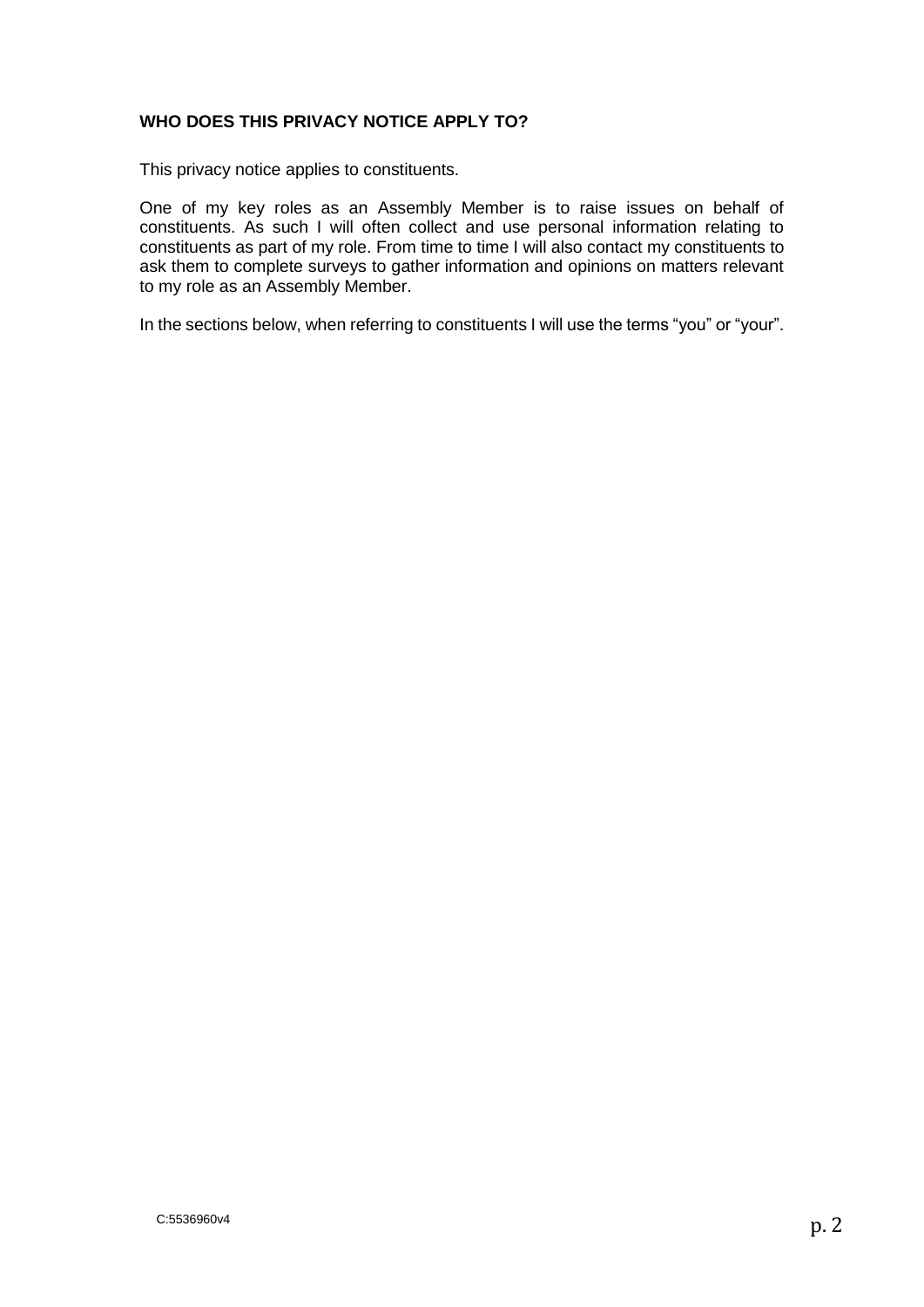#### **WHAT'S MY APPROACH TO PRIVACY?**

I take your privacy extremely seriously and want you to feel confident that your personal information is safe in my hands.

I will only use your personal information in accordance with the data protection law applicable to England and Wales from time to time.

Under data protection law, when I use your personal information, I will be acting as a data controller. Essentially, this means that I will be making decisions about how to use your personal information and why.

Below, I summarise the main rules that apply to me as a data controller under data protection law when I use your personal information:

| 1. | I must be upfront about how I intend to use your personal information and<br>must use your personal information fairly. Providing privacy information to<br>individuals (such as in this privacy notice) is one aspect of using personal<br>information fairly.                                                                                                                                          |
|----|----------------------------------------------------------------------------------------------------------------------------------------------------------------------------------------------------------------------------------------------------------------------------------------------------------------------------------------------------------------------------------------------------------|
| 2. | I must only use your personal information if I have a legal basis to do so<br>under data protection law. These legal bases include:                                                                                                                                                                                                                                                                      |
|    | That you have consented to my use of your personal information;                                                                                                                                                                                                                                                                                                                                          |
|    | That my use of your personal information is necessary for the<br>performance of a task carried out in the public interest or in the<br>exercise of official authority vested in me. This is generally because<br>the processing of your personal data by me will be in performance<br>of casework activities which by their nature supports or promotes<br>democratic engagement.                        |
| 3. | I must only use certain types of sensitive personal information, also referred<br>to as special category personal information (such as information relating to<br>your health, racial or ethnic origin, political opinions, or criminal convictions)<br>if I can also satisfy one of the conditions for processing this type of<br>information set out in data protection law. These conditions include: |
|    | That you have given me your explicit consent to use the information;<br>and                                                                                                                                                                                                                                                                                                                              |
|    | That the processing is necessary for reasons of substantial public<br>interest.                                                                                                                                                                                                                                                                                                                          |
| 4. | I am only permitted to share your personal information with others in certain<br>circumstances and if I take steps to ensure that your personal information<br>will be secure.                                                                                                                                                                                                                           |
| 5. | Generally speaking, I must only use your personal information for the<br>specific purposes I have told you about. If I want to use your personal<br>information for other purposes, I need to contact you again to tell you about<br>this.                                                                                                                                                               |
| 6. | I must not hold more personal information than I need for the purposes I<br>have told you about and must not retain your personal information for longer                                                                                                                                                                                                                                                 |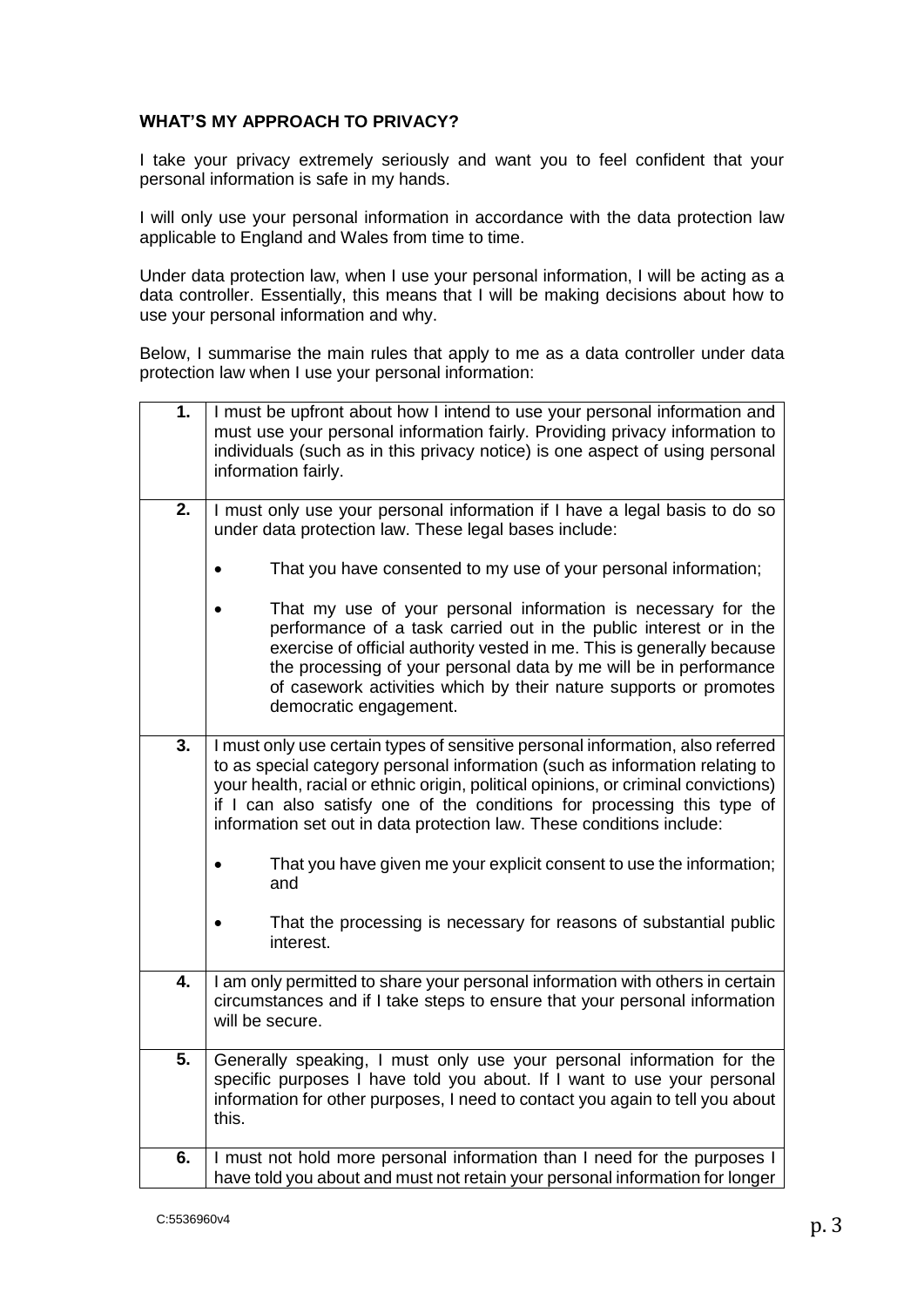|    | than is necessary for those purposes (this is known as the "retention<br>period"). I must also dispose of any information that I no longer need<br>securely.                                                                                                                                                                       |
|----|------------------------------------------------------------------------------------------------------------------------------------------------------------------------------------------------------------------------------------------------------------------------------------------------------------------------------------|
| 7. | I must ensure that appropriate security measures are in place to protect<br>your personal information.                                                                                                                                                                                                                             |
| 8. | I must act in accordance with your rights under data protection law.                                                                                                                                                                                                                                                               |
| 9. | I must not transfer your personal information outside the European<br>Economic Area ("EEA") unless certain safeguards are in place. One such<br>safeguard is that the personal data is only transferred to a country that has<br>been approved by the European Commission as having an acceptable level<br>of data protection law. |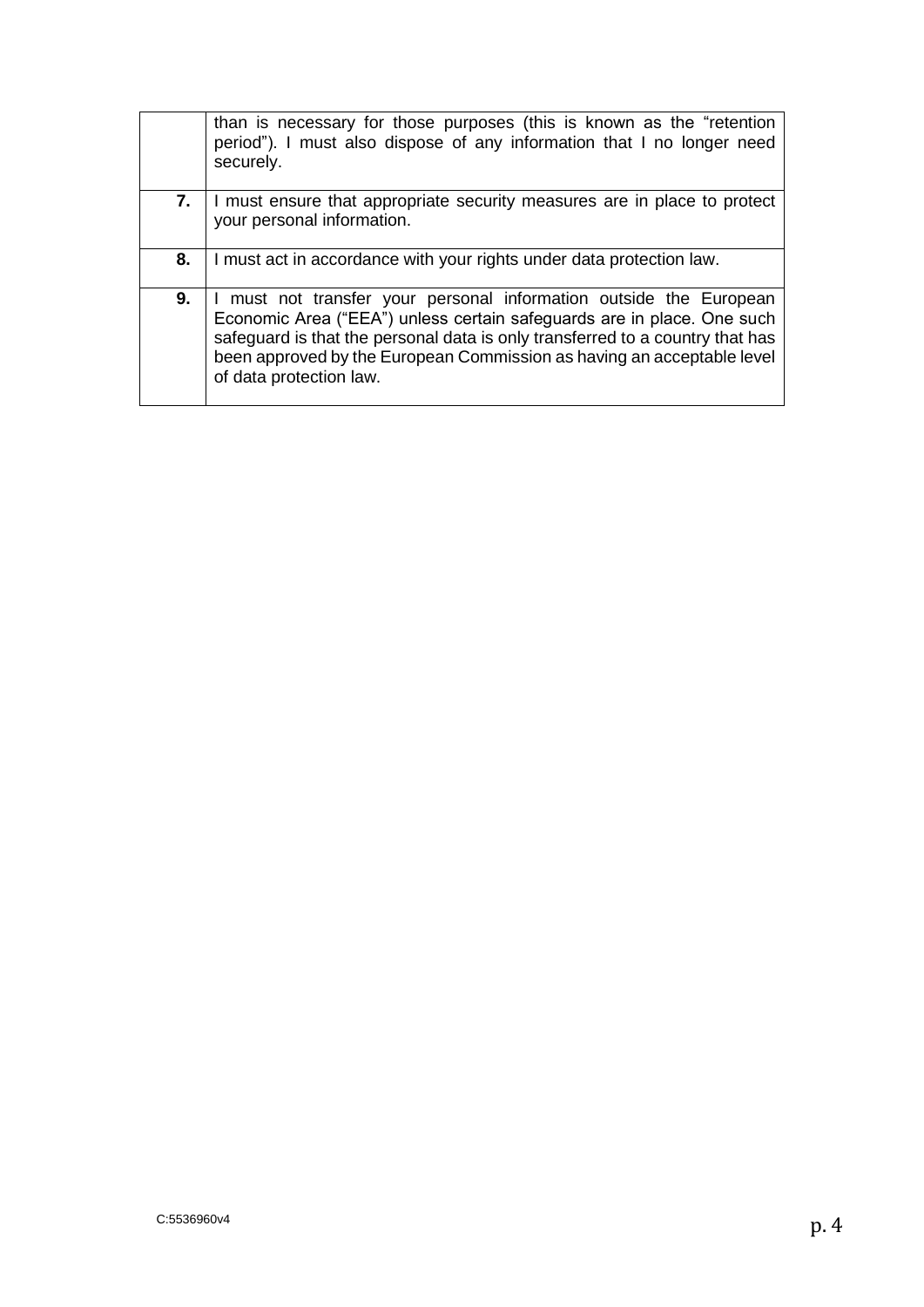### **HOW WILL I USE YOUR PERSONAL INFORMATION?**

How I will use your personal information, the legal bases I will rely upon, how long I will keep your personal information and other details are set out below.

## **CASEWORK**

| What personal information I will use             | Your name;                                                                                                                                                                 |
|--------------------------------------------------|----------------------------------------------------------------------------------------------------------------------------------------------------------------------------|
|                                                  |                                                                                                                                                                            |
|                                                  | Your address;                                                                                                                                                              |
|                                                  | Your contact details (email<br>address, telephone number<br>$etc.$ ;                                                                                                       |
|                                                  | Information provided about you<br>when raising an issue or a<br>concern with me. This<br>information may include special<br>category personal information<br>such as your: |
|                                                  | racial or ethnic origins                                                                                                                                                   |
|                                                  | political opinions                                                                                                                                                         |
|                                                  | religious or philosophical<br>beliefs                                                                                                                                      |
|                                                  | membership of a trade<br>union                                                                                                                                             |
|                                                  | physical or mental health<br>(including details of any<br>disability)                                                                                                      |
|                                                  | sexual orientation                                                                                                                                                         |
|                                                  | details of any known<br>disability                                                                                                                                         |
|                                                  | commission or alleged<br>commission of any<br>offence                                                                                                                      |
|                                                  |                                                                                                                                                                            |
| How I will<br>obtain the personal<br>information | Provided<br>by you when<br>you<br>contact me with an enquiry or<br>concern or by a third party where<br>the enquiry or concern is raised<br>on your behalf.                |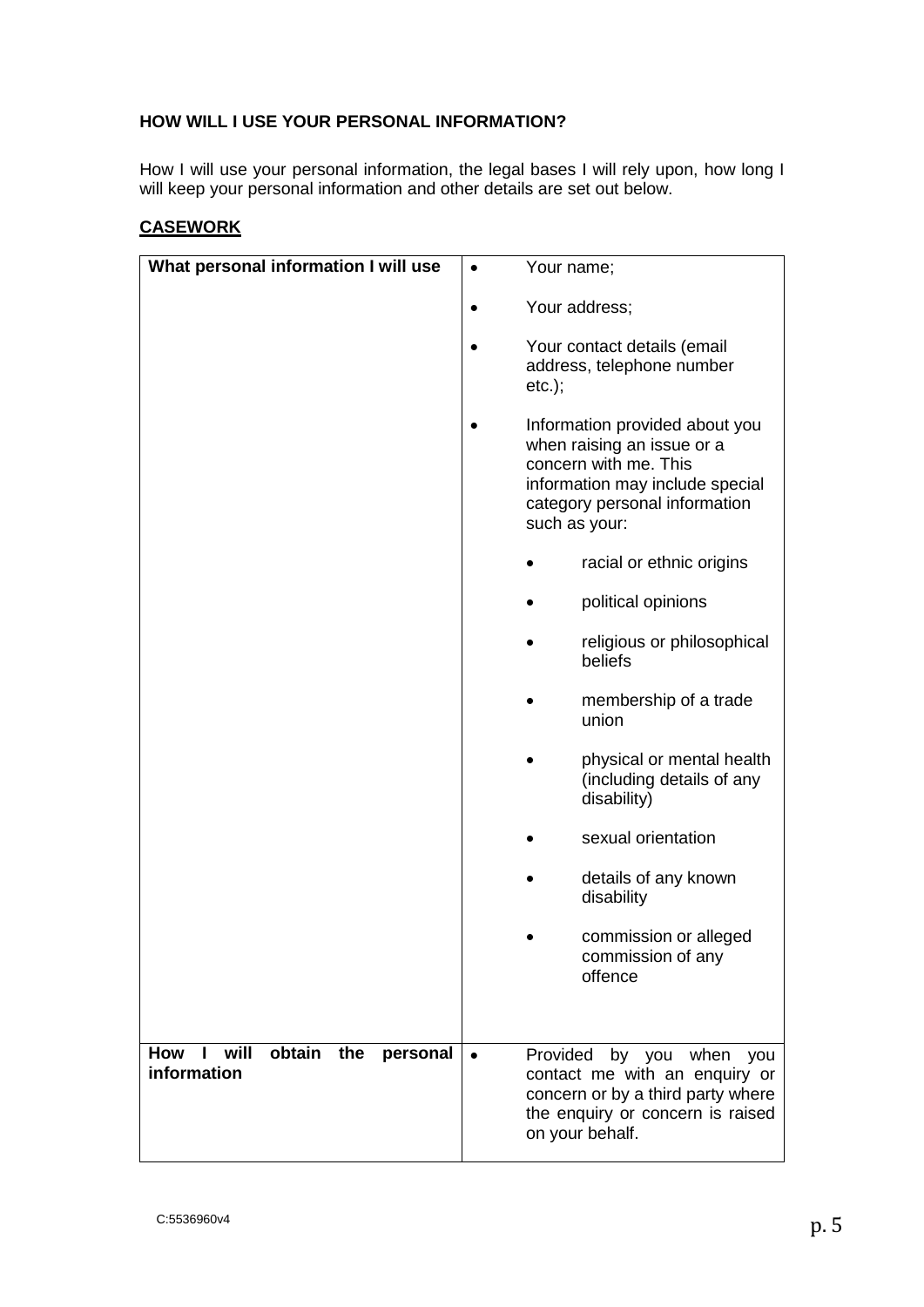| What purposes I will use the personal<br>information for             |           | I will use your name, address<br>and other contact details to<br>communicate with you about the<br>issue or concern raised and to<br>provide you with updates and<br>feedback;<br>I will use your personal<br>information to progress your<br>issue or concern and to take<br>steps to address the matter.                                                                                                                                                                            |
|----------------------------------------------------------------------|-----------|---------------------------------------------------------------------------------------------------------------------------------------------------------------------------------------------------------------------------------------------------------------------------------------------------------------------------------------------------------------------------------------------------------------------------------------------------------------------------------------|
| The legal bases for processing I rely<br>upon                        |           | My use of your personal<br>information in connection with<br>the purposes set out above is<br>necessary for the performance<br>of a task carried out in the public<br>interest or in the exercise of<br>official authority vested in me.<br>This is generally because the<br>processing of your personal data<br>by me will be in performance of<br>casework activities which by<br>their nature support or promote<br>democratic engagement;                                         |
|                                                                      |           | Where your issue or concern is<br>one which involves the<br>processing of special category<br>data, my use of your special<br>category personal data will be<br>necessary for reasons of<br>substantial public interest. This<br>is because the processing is<br>carried out by me in my capacity<br>as an elected representative, in<br>connection with the discharge of<br>my functions and is in response<br>to a request by you to take<br>action or a request on your<br>behalf. |
| retain<br>How<br>long<br>the<br>personal<br>Н<br>information and why | $\bullet$ | I will retain your personal<br>information until your case is<br>closed and for a further 2 year<br>period, or until the next<br>Assembly election, whichever is<br>sooner. This is because I may<br>need to contact you in relation to<br>your case or you may wish to<br>request your case be reopened.                                                                                                                                                                             |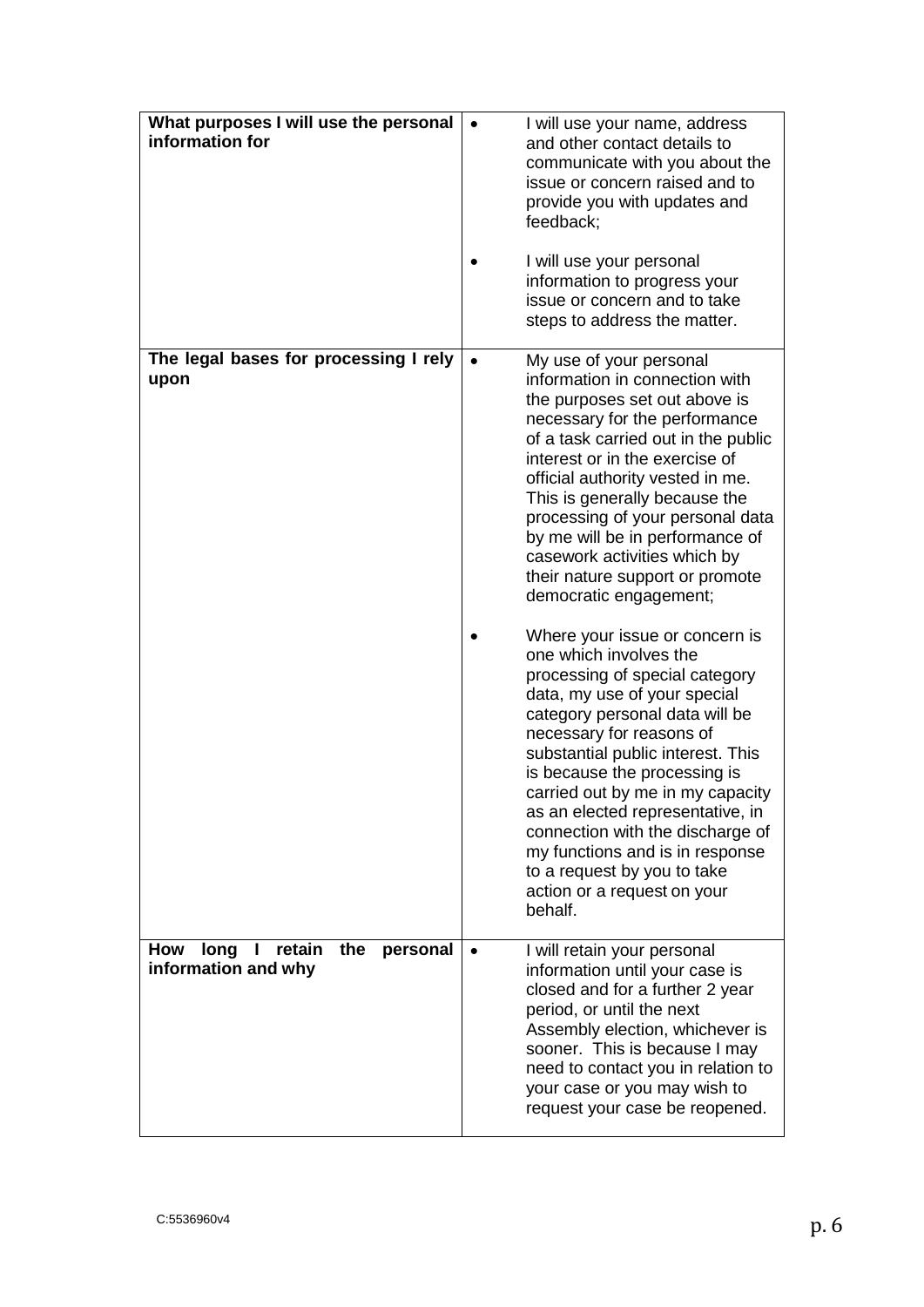# **SURVEYS – INCLUDE ONLY IF YOU USE SURVEYS**

| What personal information I will use                           | Your name;<br>$\bullet$                                                                                                                                                                                                                                                                                                                                                                                                                            |
|----------------------------------------------------------------|----------------------------------------------------------------------------------------------------------------------------------------------------------------------------------------------------------------------------------------------------------------------------------------------------------------------------------------------------------------------------------------------------------------------------------------------------|
|                                                                | Your address;                                                                                                                                                                                                                                                                                                                                                                                                                                      |
|                                                                | Your contact details (email<br>address, telephone number etc);                                                                                                                                                                                                                                                                                                                                                                                     |
|                                                                | Your opinions or other personal<br>information provided by you in<br>the survey.                                                                                                                                                                                                                                                                                                                                                                   |
| obtain<br><b>How</b><br>will<br>the<br>personal<br>information | Provided by you when you<br>complete the survey.                                                                                                                                                                                                                                                                                                                                                                                                   |
| What purposes I will use the personal<br>information for       | To obtain information relevant to<br>$\bullet$<br>inform my role as the Assembly<br>Member for the region;                                                                                                                                                                                                                                                                                                                                         |
|                                                                | To obtain information relevant to<br>the needs of local communities<br>within my region.                                                                                                                                                                                                                                                                                                                                                           |
| The legal grounds I rely upon                                  | My use of your personal<br>information in connection with<br>the purposes set out above is<br>necessary for the performance<br>of a task carried out in the public<br>interest or in the exercise of<br>official authority vested in me.<br>This is generally because the<br>processing of your personal data<br>by me will be in performance of<br>casework activities which by<br>their nature supports or<br>promotes democratic<br>engagement. |
| I retain<br>long<br>the<br><b>How</b><br>personal              |                                                                                                                                                                                                                                                                                                                                                                                                                                                    |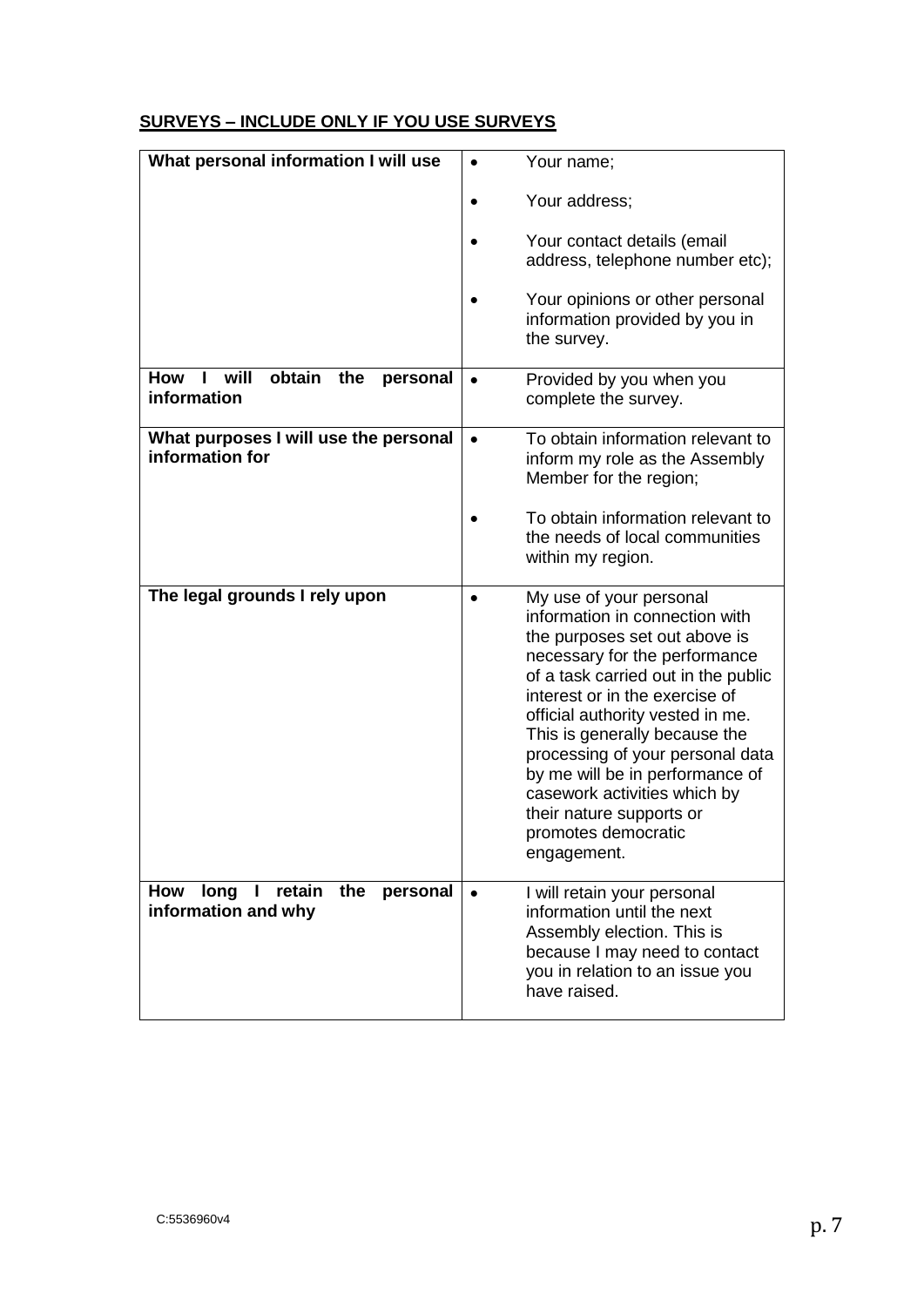#### **WHEN WILL I USE YOUR PERSONAL INFORMATON FOR DIRECT MARKETING?**

In addition to data protection law, if I use your personal information for direct marketing purposes, I may also be subject to additional rules that regulate direct marketing. The term "direct marketing" essentially means directing marketing material or political campaign communications at a particular individual.

To ensure compliance with both data protection laws and the specific rules relating to direct marketing, I will only use your personal information to provide you with political campaign information, whether by telephone, email, text or other forms of electronic communication [or by post] if you have given me your specific consent to do so.

My legal basis for such processing under data protection law will therefore be that you have given your consent to process your personal data for direct marketing purposes.

I will retain your personal information unless and until you inform me that you no longer wish to receive direct marketing information from me. You can ask me to stop sending direct marketing to you at any time by contacting me using the details set out in the section below titled – "How can you get in touch with me?"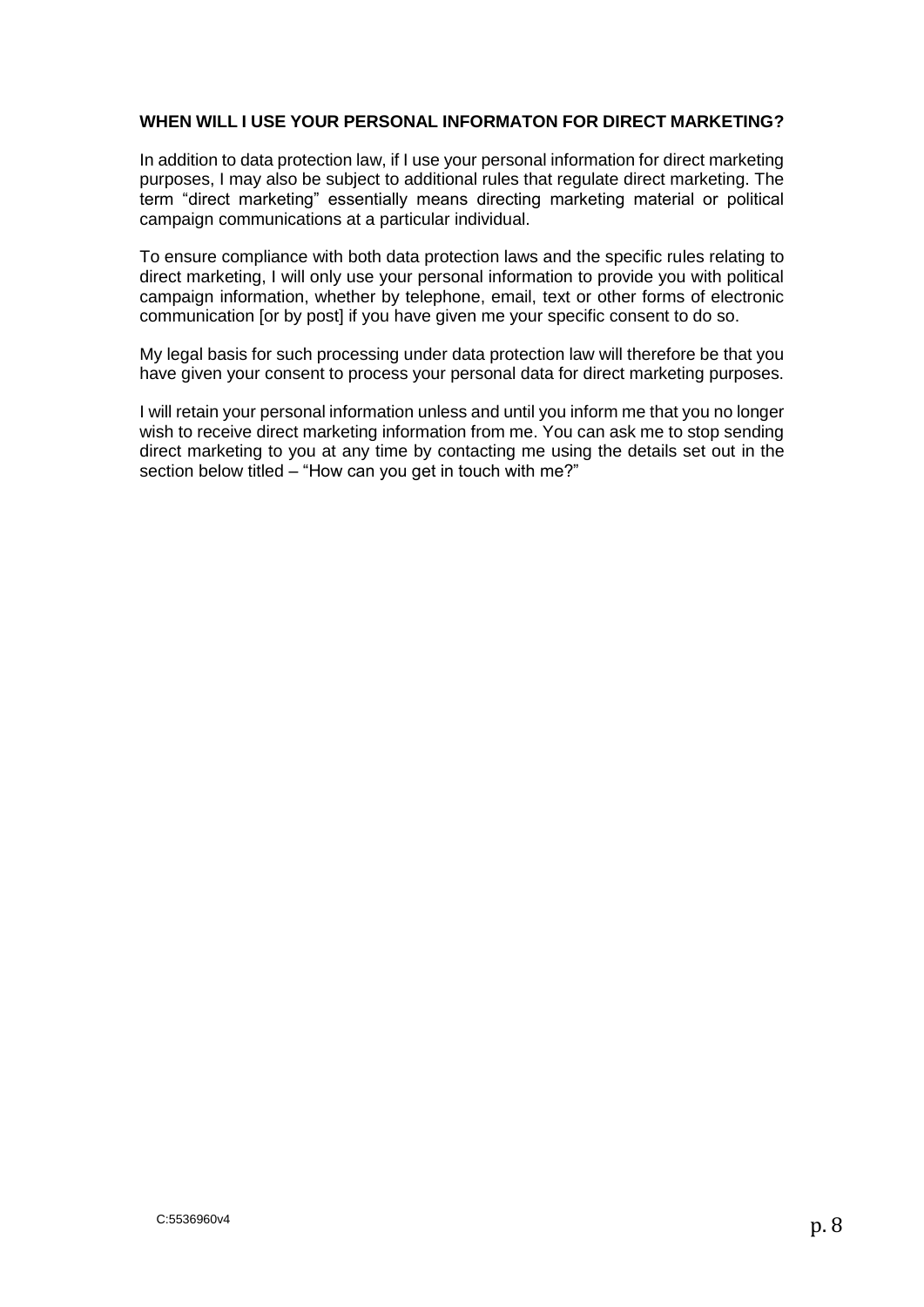# **NEWSLETTERS**

| What personal information I will                               | Your name;                                                                                                                                                                                                                                                                                                                                                                                                                                         |
|----------------------------------------------------------------|----------------------------------------------------------------------------------------------------------------------------------------------------------------------------------------------------------------------------------------------------------------------------------------------------------------------------------------------------------------------------------------------------------------------------------------------------|
| use                                                            | Your contact details (postal                                                                                                                                                                                                                                                                                                                                                                                                                       |
|                                                                | address, email address, telephone                                                                                                                                                                                                                                                                                                                                                                                                                  |
|                                                                | number etc.);                                                                                                                                                                                                                                                                                                                                                                                                                                      |
| How I will obtain the personal<br>information                  | Provided by you.<br>$\bullet$                                                                                                                                                                                                                                                                                                                                                                                                                      |
| What<br>purposes I will<br>use the<br>personal information for | To provide you with newsletters<br>$\bullet$<br>about the work I undertake in your<br>area and in the National Assembly<br>for Wales.                                                                                                                                                                                                                                                                                                              |
| The legal grounds I rely upon                                  | You have given your consent<br>$\bullet$                                                                                                                                                                                                                                                                                                                                                                                                           |
|                                                                | My use of your personal information<br>in connection with the purposes set<br>out above is necessary for the<br>performance of a task carried out in<br>the public interest or in the exercise<br>of official authority vested in me.<br>This is because the processing of<br>your personal data by me will be to<br>provide you, by post, with<br>communications about my work, an<br>activity which I consider promotes<br>democratic engagement |
| How long I retain the personal<br>information and why          | Until you tell me that you no longer<br>wish to receive newsletters and<br>updates from me.<br>Until you tell the Labour Party that                                                                                                                                                                                                                                                                                                                |
|                                                                | you no longer with to receive<br>newsletters and updates from them.                                                                                                                                                                                                                                                                                                                                                                                |
|                                                                | You can ask me to stop sending<br>direct marketing to you at any time<br>by contacting me using the details<br>set out in the section below titled -<br>"How can you get in touch with<br>me?"                                                                                                                                                                                                                                                     |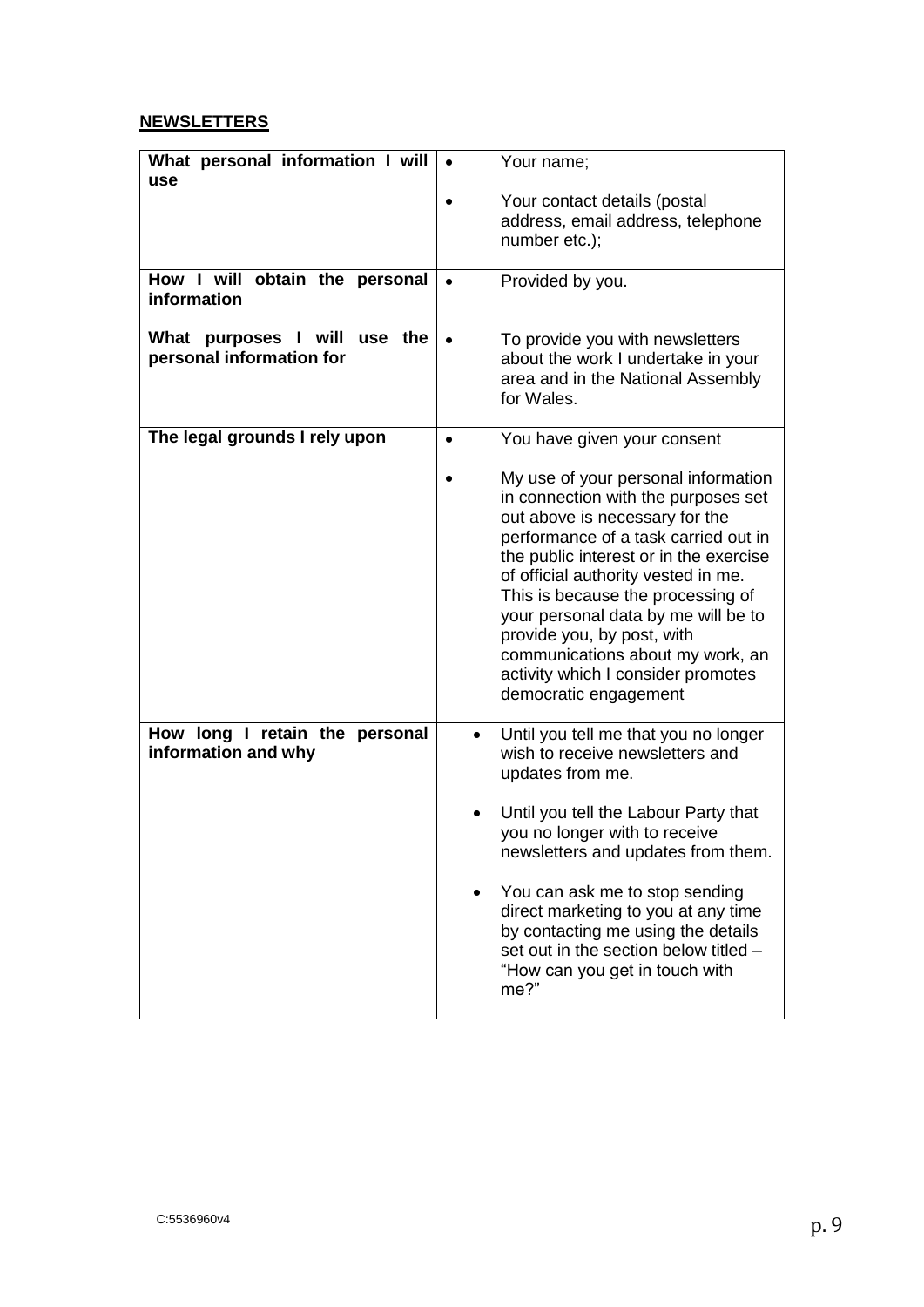#### **WHEN WILL I SHARE YOUR PERSONAL INFORMATION WITH OTHERS?**

Sometimes, I will need to share your personal information with others. This section sets out details of who I will share your personal information with and why. It also tells you about my legal basis for doing so under data protection law and steps I will take to protect your personal information.

#### **THE ASSEMBLY COMMISSION**

| Information about our relationship<br>with the Assembly Commission                               |           | The Assembly Commission is<br>the independent body which,<br>amongst other things, supports<br>Assembly Members in their<br>work.                                                                                                                                                                                                                                                                                                                                         |
|--------------------------------------------------------------------------------------------------|-----------|---------------------------------------------------------------------------------------------------------------------------------------------------------------------------------------------------------------------------------------------------------------------------------------------------------------------------------------------------------------------------------------------------------------------------------------------------------------------------|
| Why I need to share your personal<br>information with staff of the Assembly<br><b>Commission</b> | $\bullet$ | To obtain advice and assistance<br>in dealing with your issue or<br>concern.                                                                                                                                                                                                                                                                                                                                                                                              |
| The legal basis I rely upon when<br>sharing your personal information                            | $\bullet$ | Sharing of personal data with<br>staff at the Assembly<br>Commission in order to assist<br>with your case will be necessary<br>for the performance of a task<br>carried out in the public interest<br>or in the exercise of official<br>authority vested in me. This is<br>generally because the<br>processing of your personal data<br>by me will be in performance of<br>casework activities which by<br>their nature supports or<br>promotes democratic<br>engagement. |
| What precautions do I take?                                                                      |           | Staff at the Assembly<br>Commission have undertaken<br>data protection training and are<br>aware of the importance of<br>protecting personal data. The<br>Assembly Commission has in<br>place appropriate policies and<br>security measures to protect<br>your personal information.                                                                                                                                                                                      |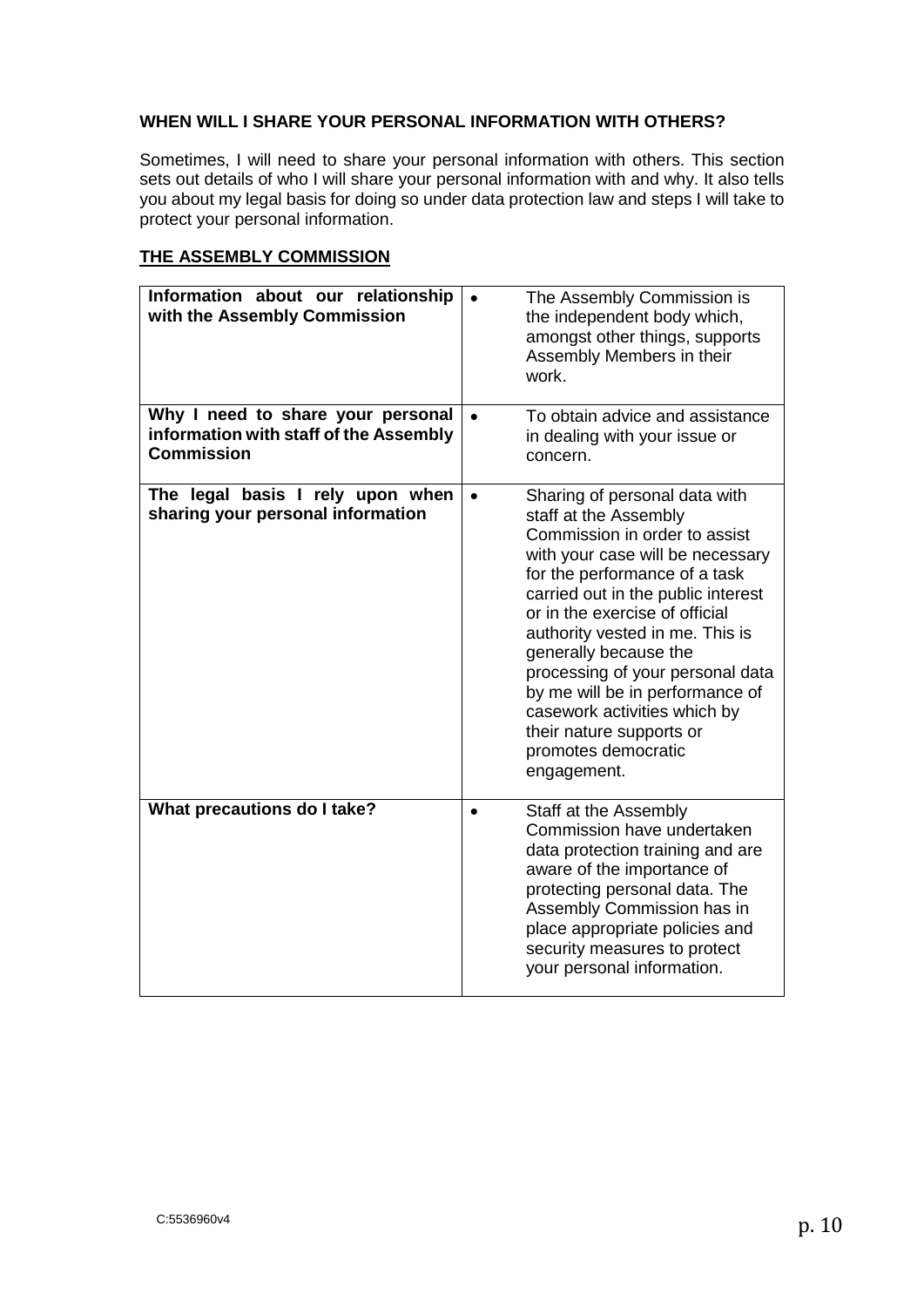# **OTHER ORGANISATIONS WHO CAN ASSIST WITH YOUR CASE**

| Who are these Organisations?                                          | We will share such of your<br>personal information as is<br>necessary with organisations<br>who can assist with your case.<br>Often these will be organisations<br>such as local authorities and<br>health boards which will, from<br>time to time, depending on the<br>nature of your query or concern,<br>be able to assist with your case<br>or will have information relevant<br>to your case.                               |
|-----------------------------------------------------------------------|----------------------------------------------------------------------------------------------------------------------------------------------------------------------------------------------------------------------------------------------------------------------------------------------------------------------------------------------------------------------------------------------------------------------------------|
| Why I need to share your personal<br>information with them            | To assist with your case or to<br>obtain information relevant to<br>your case.                                                                                                                                                                                                                                                                                                                                                   |
| The legal bases I rely upon when<br>sharing your personal information | Sharing of personal data with<br>$\bullet$<br>such organisations will be<br>necessary for the performance<br>of a task carried out in the public<br>interest or in the exercise of<br>official authority vested in me.<br>This is generally because the<br>processing of your personal data<br>by me will be in performance of<br>casework activities which by<br>their nature supports or<br>promotes democratic<br>engagement. |
| What precautions do I take?                                           | I will only share personal data as<br>$\bullet$<br>is necessary and will take steps<br>to determine that the<br>organisations are aware of the<br>importance of protecting<br>personal data.                                                                                                                                                                                                                                     |

# **PROVIDERS OF INFORMATION TECHNOLOGY SERVICES**

| Who will we be sharing your<br>personal information with? | Suppliers of information<br>technology products and<br>services such as:              |  |
|-----------------------------------------------------------|---------------------------------------------------------------------------------------|--|
|                                                           | <b>Elected Technologies</b><br>who provides me with my<br>casework software<br>system |  |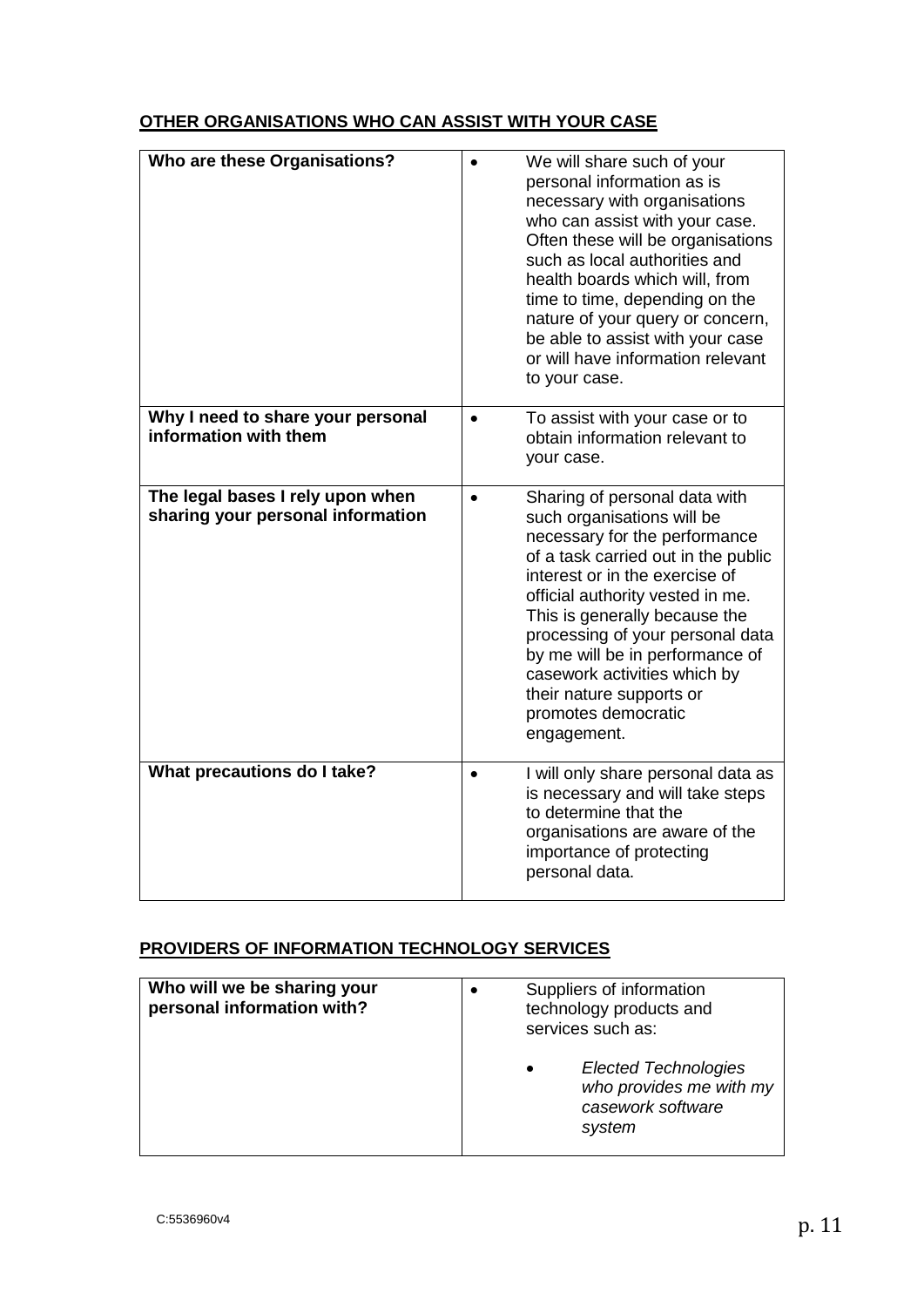|                                                                       | The Assembly<br><b>Commission's ICT</b><br>infrastructure, which<br>includes cloud service<br>provided by Microsoft.<br>Website hosting company,<br>namely 123-reg.<br>Campaign Creator provided by                                                                                                                    |
|-----------------------------------------------------------------------|------------------------------------------------------------------------------------------------------------------------------------------------------------------------------------------------------------------------------------------------------------------------------------------------------------------------|
|                                                                       | The Labour Party                                                                                                                                                                                                                                                                                                       |
| Why I need to share your personal<br>information with such providers  | I use suppliers of information<br>technology products and<br>services in connection with the<br>supply, maintenance and/or<br>improvement of my IT network,<br>to manage casework effectively<br>through appropriate software<br>provision, and the creation,<br>development hosting and<br>maintenance of my website. |
| The legal bases I rely upon when<br>sharing your personal information | I rely upon my legitimate<br>$\bullet$<br>interests in ensuring that my<br>work as an Assembly Member is<br>managed efficiently and my IT<br>system can function properly<br>and efficiently and that my IT<br>network is secure.                                                                                      |
| What precautions do we take?                                          | I enter into contracts with my IT<br>providers which require them to<br>put appropriate security<br>measures in place and which<br>restrict their use of your personal<br>information.                                                                                                                                 |

# **OTHER THIRD PARTIES**

I may also need to share your personal information with others in the following circumstances:

| Legal or regulatory requirements | On occasion, I may be required to<br>disclose your personal information to<br>organisations such as the courts or the<br>police to comply with legal obligations<br>we are subject to and/or to prevent<br>fraud or crime. |
|----------------------------------|----------------------------------------------------------------------------------------------------------------------------------------------------------------------------------------------------------------------------|
| Safeguarding                     | On occasion, I may need to disclose<br>your personal information to other<br>organisations such as the local authority                                                                                                     |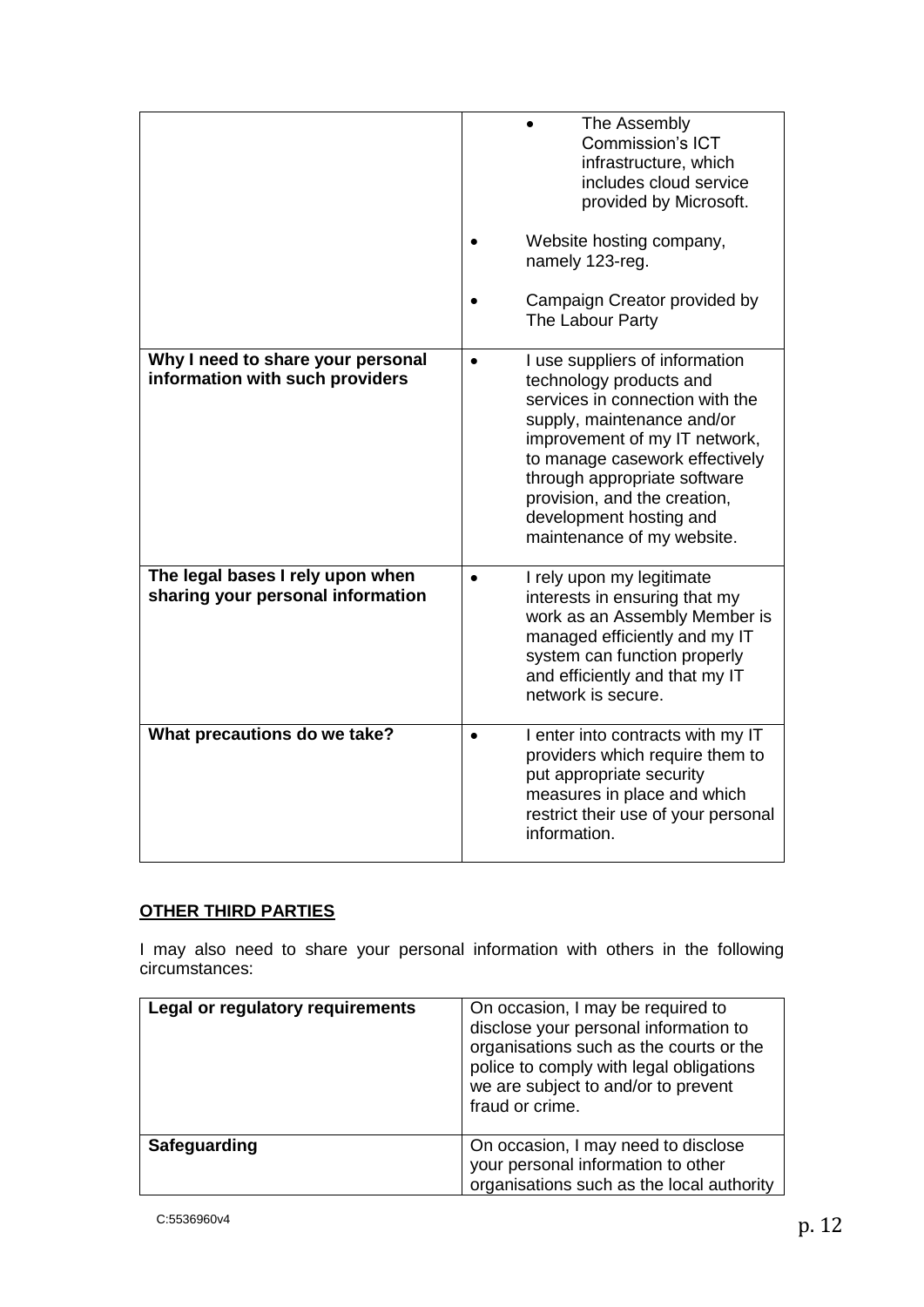|                                      | or the police for safeguarding purposes<br>in the substantial public interest.                                                                                                                                                                             |
|--------------------------------------|------------------------------------------------------------------------------------------------------------------------------------------------------------------------------------------------------------------------------------------------------------|
| Professional advice and legal action | I may need to disclose your personal<br>information to my professional advisers<br>(for example, lawyers and accountants)<br>in connection with the provision by them<br>of professional advice and/or the<br>establishment or defence of legal<br>claims. |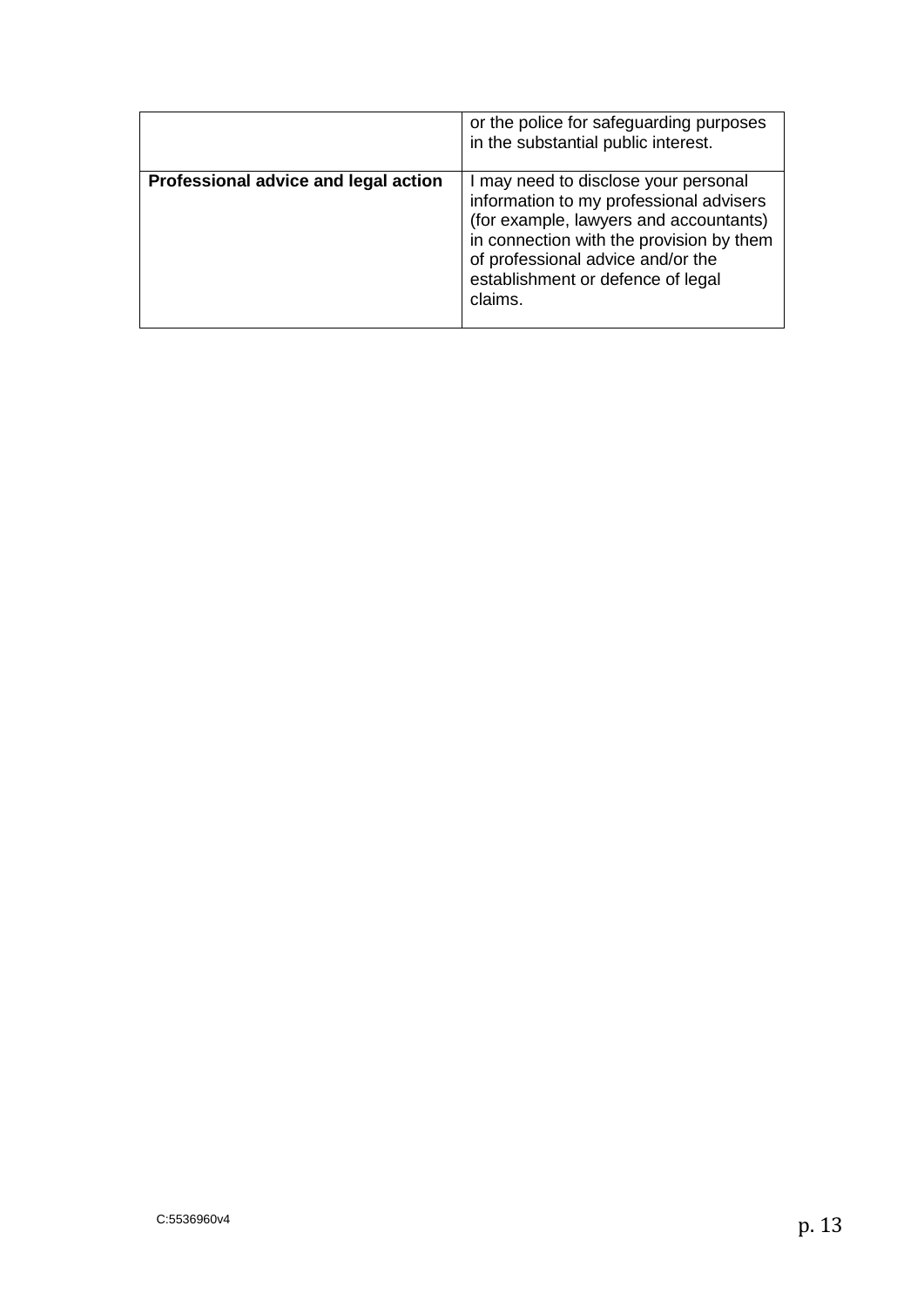#### **CIRCUMSTANCES IN WHICH I WILL SEND YOUR PERSONAL INFORMATION OUTSIDE THE EEA**

Other than the cloud service provided by Microsoft, I do not envisage a need to send your personal data outside the EEA. As far as Microsoft is concerned Microsoft has put a written contract in place incorporating EC model clauses relating to the transfer of personal data outside the EEA which provide safeguards to protect your personal data.

If it becomes necessary in any other circumstance to transfer your personal data outside the EEA I will let you know but rest assured that if I do need to transfer your personal data outside the EEA, I will use one of these safeguards to make sure it is protected:

• I will only transfer it to a non-EEA country which the European Commission has decided has an adequate level of protection for personal data. You can find more about such countries here [https://ec.europa.eu/info/law/law-topic/data](https://ec.europa.eu/info/law/law-topic/data-protection_en)[protection\\_en](https://ec.europa.eu/info/law/law-topic/data-protection_en)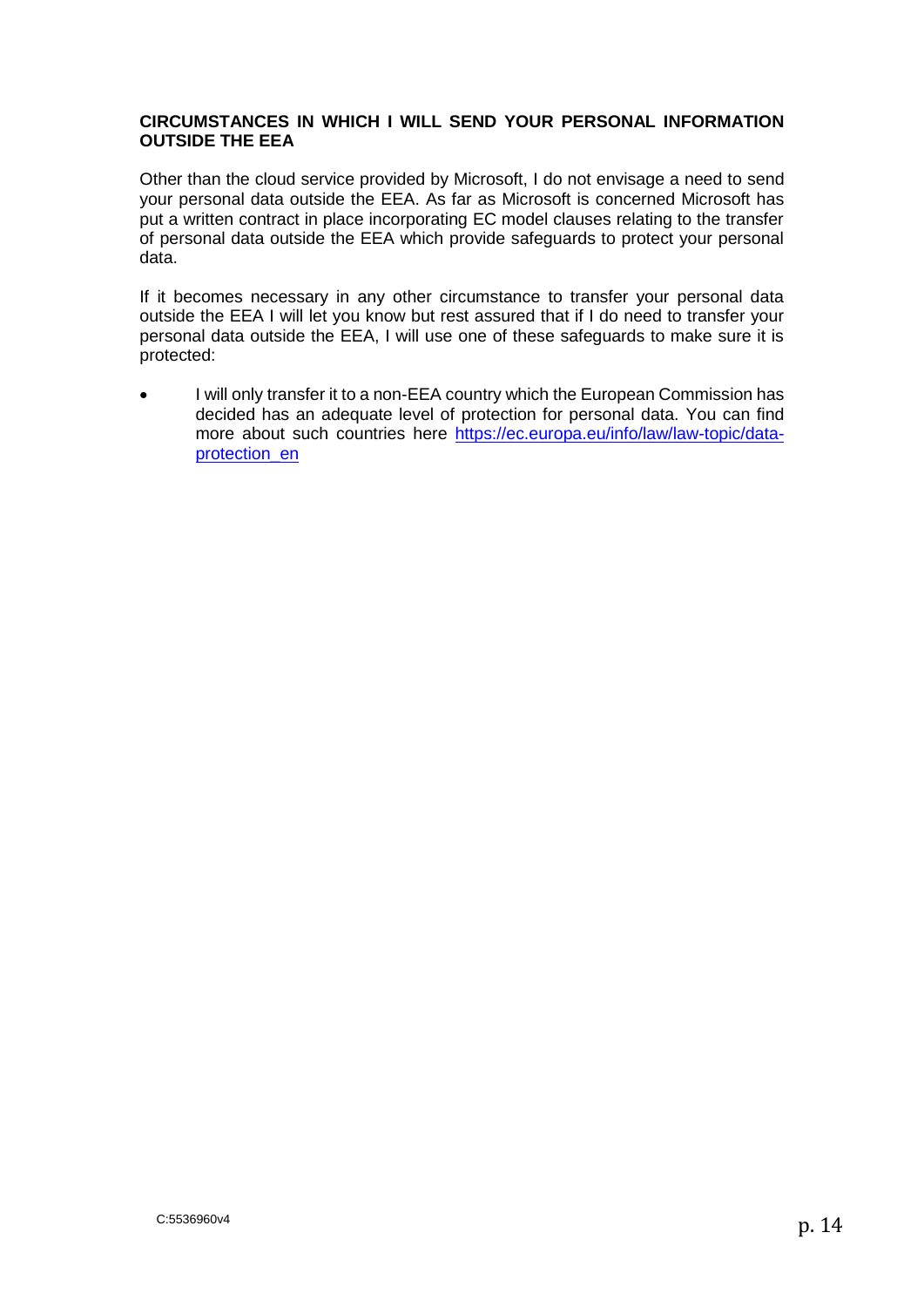### **WHAT RIGHTS DO YOU HAVE UNDER DATA PROTECTION LAW?**

Under data protection law, you have a number of different rights relating to the use of your personal information. The table below contains a summary of those rights and my obligations. More information about your rights and my obligations can be found on the ICO website [https://ico.org.uk/.](https://ico.org.uk/)

| Your rights                                | <b>What this involves</b>                                                                                  | What our obligations are                                                                                                                                                                                                                                                                                                                                                            |
|--------------------------------------------|------------------------------------------------------------------------------------------------------------|-------------------------------------------------------------------------------------------------------------------------------------------------------------------------------------------------------------------------------------------------------------------------------------------------------------------------------------------------------------------------------------|
| A right of access                          | This is a right to obtain<br>access to your personal<br>data and various<br>supplementary<br>information.  | I must provide you<br>$\bullet$<br>with a copy or<br>your personal<br>information and<br>the other<br>supplementary<br>information<br>without undue<br>delay and in any<br>event within 1<br>month of receipt of<br>your request;                                                                                                                                                   |
|                                            |                                                                                                            | I cannot charge<br>you for doing so<br>save in specific<br>circumstances<br>(such as where<br>you request<br>further copies of<br>your personal<br>information).                                                                                                                                                                                                                    |
| A right to have personal<br>data rectified | This is a right to have<br>your personal<br>information rectified if it<br>is inaccurate or<br>incomplete. | I must rectify any<br>$\bullet$<br>inaccurate or<br>incomplete<br>information<br>without undue<br>delay and in any<br>event within 1<br>month of receipt of<br>your request;<br>If I have disclosed<br>your personal<br>information to<br>others, I must<br>(subject to certain<br>exceptions)<br>contact the<br>recipients to<br>inform them, that<br>your personal<br>information |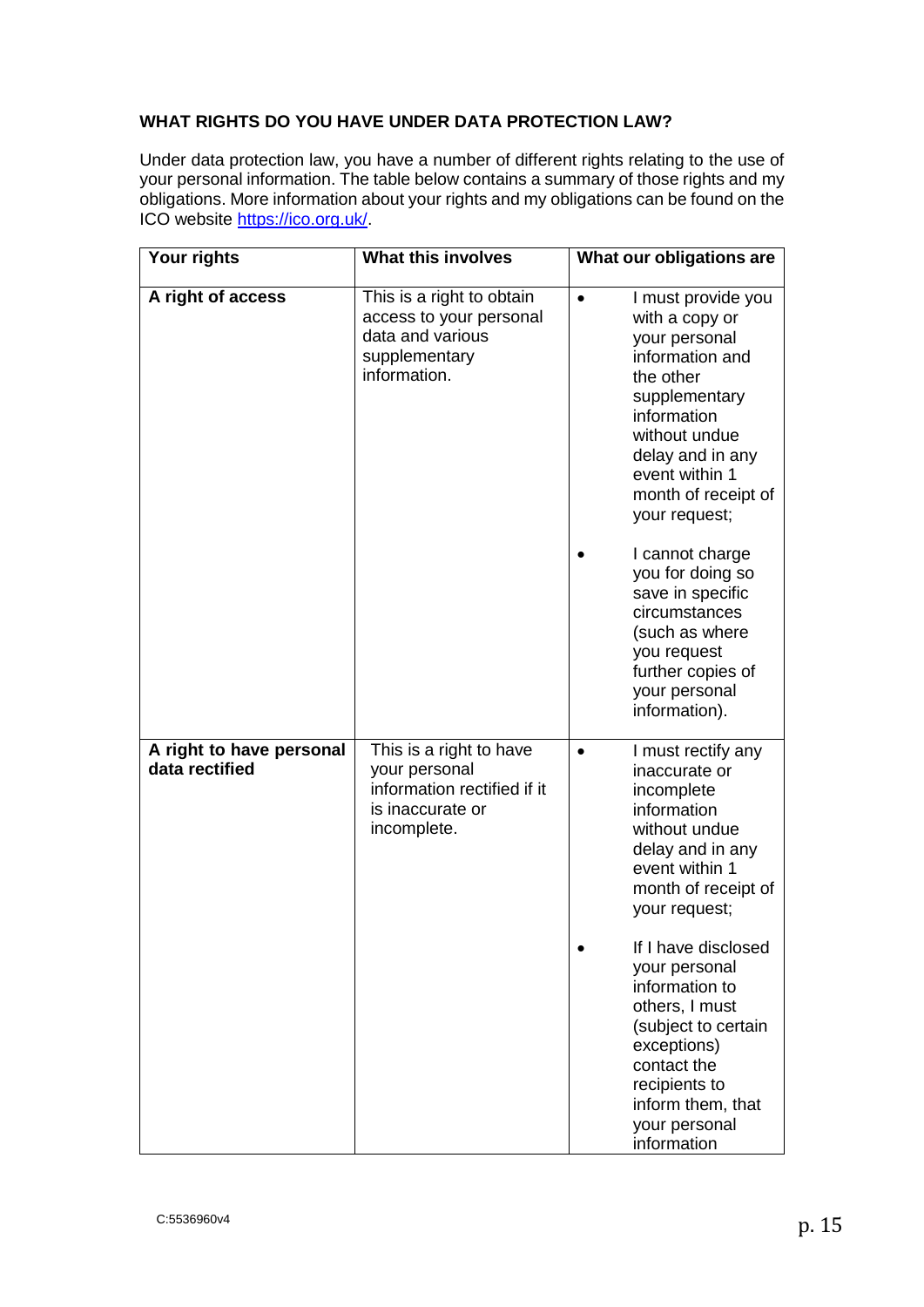|                    |                      |                                                                                                                                                                                                                                                                                                                                                                                                                   |           | requires<br>rectification.                                                                                                                                                                                                                                                                                                                                                                                     |
|--------------------|----------------------|-------------------------------------------------------------------------------------------------------------------------------------------------------------------------------------------------------------------------------------------------------------------------------------------------------------------------------------------------------------------------------------------------------------------|-----------|----------------------------------------------------------------------------------------------------------------------------------------------------------------------------------------------------------------------------------------------------------------------------------------------------------------------------------------------------------------------------------------------------------------|
| A right to erasure | $\bullet$<br>certain | This is a right to<br>have your<br>personal<br>information<br>deleted or<br>removed.<br>This right only<br>applies in certain<br>circumstances<br>(such as where I<br>no longer need<br>the personal<br>information for the<br>purposes for<br>which it was<br>collected).<br>I have the right to<br>refuse to delete or<br>remove your<br>personal data in<br>circumstances.                                     | $\bullet$ | If this right applies,<br>I must delete or<br>remove your<br>personal<br>information<br>without undue<br>delay and in any<br>event within 1<br>month of receipt of<br>your request;<br>If I have disclosed<br>your personal<br>information to<br>others, we must<br>(subject to certain<br>exceptions)<br>contact then<br>recipients to<br>inform them that<br>your personal<br>information must<br>be erased. |
| A right to object  | $\bullet$<br>only.   | This is a right to<br>object to the use<br>of your personal<br>information.<br>The right applies<br>in certain specific<br>circumstances<br>You can use this<br>right to challenge<br>my use of your<br>personal<br>information based<br>on my legitimate<br>interests or where<br>the processing is<br>necessary for the<br>performance of a<br>task in the public<br>interest or in the<br>exercise of official | $\bullet$ | If you object to me<br>using your<br>personal<br>information for<br>direct marketing, I<br>must stop using<br>your personal<br>information in this<br>way as soon as I<br>receive your<br>request.<br>If you object to<br>other uses of your<br>personal<br>information,<br>whether I have to<br>stop using your<br>personal<br>information will<br>depend on the<br>particular<br>circumstances.              |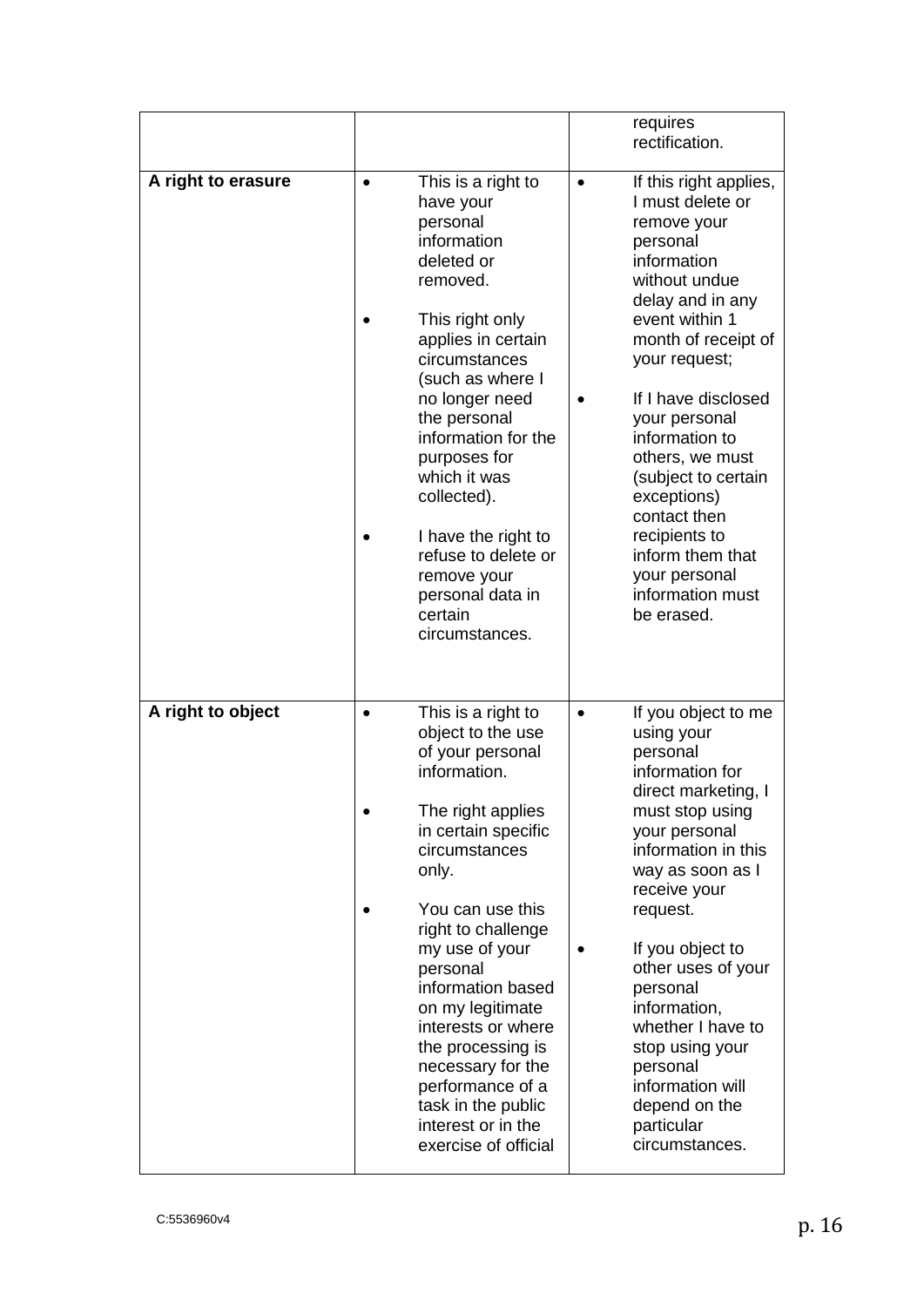|                                            | authority vested in<br>me;<br>You can also use<br>this right to object<br>to use of your<br>personal<br>information for<br>direct marketing                                                                                               |                                                                                                                                                                                                                                                                                                                                                                                                                                                                                           |
|--------------------------------------------|-------------------------------------------------------------------------------------------------------------------------------------------------------------------------------------------------------------------------------------------|-------------------------------------------------------------------------------------------------------------------------------------------------------------------------------------------------------------------------------------------------------------------------------------------------------------------------------------------------------------------------------------------------------------------------------------------------------------------------------------------|
| right<br>restrict<br>A<br>to<br>processing | This is a right to<br>$\bullet$<br>'block' or suppress<br>processing of your<br>personal<br>information.<br>This right applies<br>in various<br>circumstances,<br>including where<br>you contest the<br>accuracy of your<br>information). | If I am required to<br>$\bullet$<br>restrict my<br>processing of your<br>personal<br>information I will<br>be able to store it<br>but not otherwise<br>use it.<br>I may only retain<br>$\bullet$<br>enough<br>information about<br>you to ensure that<br>the restriction is<br>respected in<br>future.<br>If I have disclosed<br>your personal<br>information to<br>others, I must<br>(subject to certain<br>exceptions)<br>contact them to<br>tell them about the<br>restriction on use. |

If you wish to exercise any of your rights, you can make a request by contacting me using the details set out in the section below titled – "How can you get in touch with me?"

If you request the exercise of any of your rights I am entitled to ask you to provide me with any information that may be necessary to confirm your identity.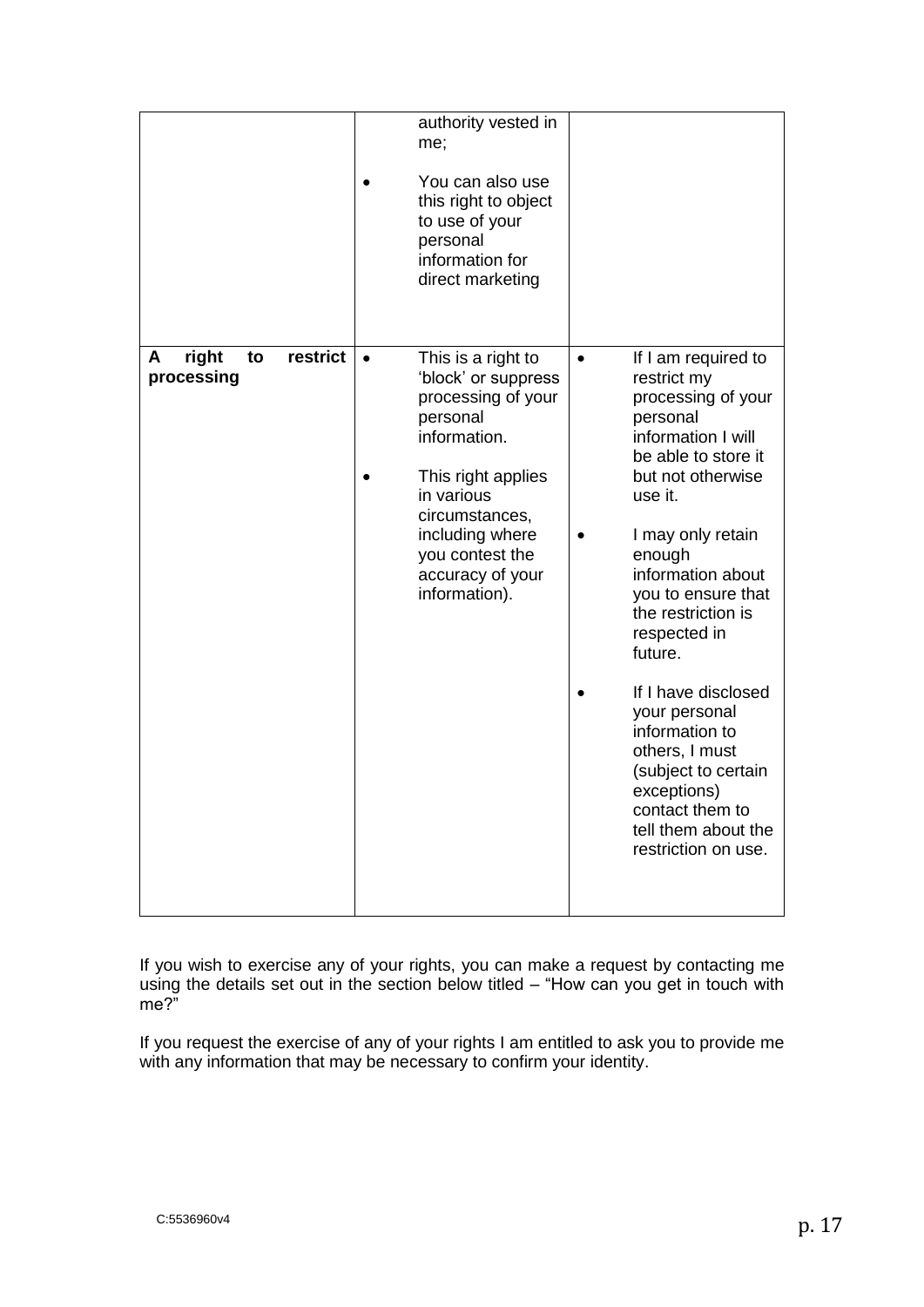### **YOUR RIGHT TO WITHDRAW CONSENT**

If you have given me your consent to use any of your personal information, you can withdraw your consent at any time. To do so, please contact me using the details set out in the section below titled – "How can you get in touch with me?"